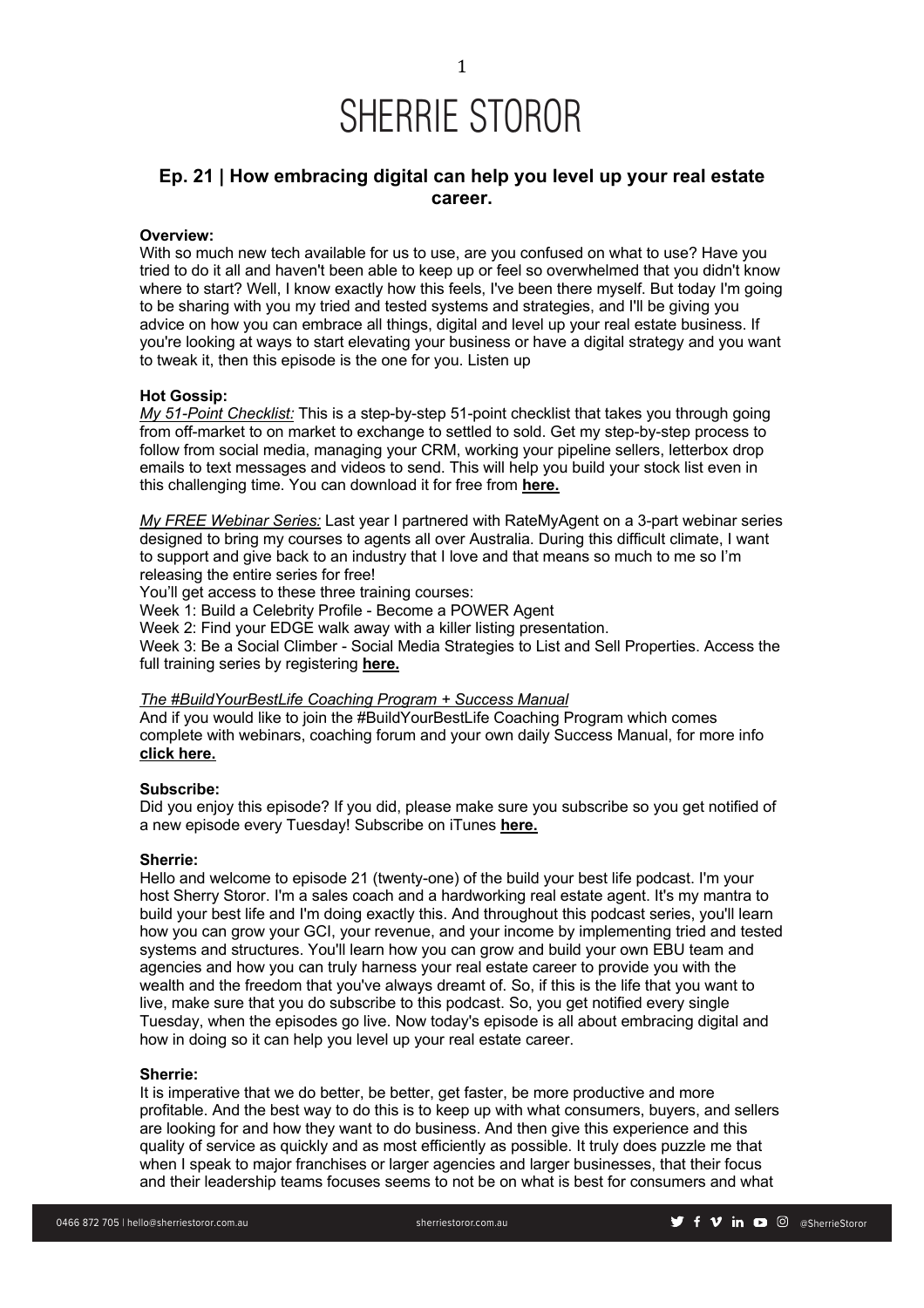### SHERRIE STOROR

consumers want and what they're looking for, because let's face it without them, we simply would not have a business at all. We need to have a strong focus on our consumers, on our buyers, on our sellers, on our landlords and on our tenants. And here's the thing, listen up management, you will always have agents that are new that want to be a part of your business If you have the consumer focus, agents will always go to where the buyers and sellers are.

And that is what embracing and becoming a digital agent is all about and why it's so important, how people buy their homes, It's changed, once upon a time, If you wanted to buy a new home, you would drive to the local real estate office and let's face it, there weren't many of them you'd look into their windows, check out their window cards with photographs of properties actually stuck on cardboard. And then if you saw one that you liked, you would pop inside, meet an agent who was of course, eagerly waiting, and they would then suggest to jump into their car, and they would take you to see that particular property along with a few more.

And generally, they wouldn't even take you back to the office until you picked one and were prepared to sign a contract. But consumers, they no longer operate like this, and they no longer buy like this. Their go to is now their computer and their phone. And now we have two pools of clients, those that are actively looking and those that are passively browsing and have a general interest in real estate. And these active buyers are hunting for information and for properties. And they also expect to receive that information without looking for it. So they will be looking at the online advertising portals, they will be looking at realestate.com and domain.com at homely.com, they'll also be looking in their local newspapers and let's face it, not every community now has one of these, you know, a large portion of them have now gone completely defunct and have gone actually online, they've gone digital. So those buyers who are looking in those places on those paper print advertising, they will now be looking online.

So, once they're searching online, they then expect to be targeted to, and they expect similar properties that they know they would like to come and find them. So being a digital agent is no longer just about advertising your properties on the property portals. It is now about putting out exceptional content and advice through social media and your own channels. About utilising lead capture pages and click funnels to sell properties through social media. It's about utilising pixels and building your own ads and creating advertisements for your properties, using your database. And once you've put them into Facebook and LinkedIn, you can also then utilise and create those lookalike audiences. We need to have exceptional photography, videos and virtual tours for all of our properties, be it for sale or for rental and for all categories of properties, whether they be low, middle range or high end. The first inspection is now the second, the first already happened, it happened online. So, to ensure that you even get a second inspection or the first real world inspection, you need to have captured your buyer's interest and attention. For the longest time as an industry, we have been capturing data, but very rarely do we engage with this data. So if you don't already have a newsletter that you're sending out and that you're emailing on at least a weekly basis, it is time to level up, go and put it on your to do list, put it on your priority list and get it happening right now. And this newsletter, it needs to provide real value and real service to your buyers and sellers. And you know, if they're going to take the time to read this newsletter, we really need to deliver that content. Because in this very busy world, it is very, very hard to capture their attention, our audience, they're not only receiving our communications and other real estate agents communications, but they're also being sold to by various other products and services.

And they're have an inbox full of other really important emails and information. So if you want them to continue to want to receive and read your newsletter and keep doing so, you need to provide value, give information, and provide a service that is easily not found anywhere else, including online or on various different portals and websites. If you want to be exceptional, if you want to provide exceptional service, if you want to be the best and have the best properties on offer in your market, if you want to be the most dominant. And if you want to have the highest market share, and if you not only just want to make a living and a good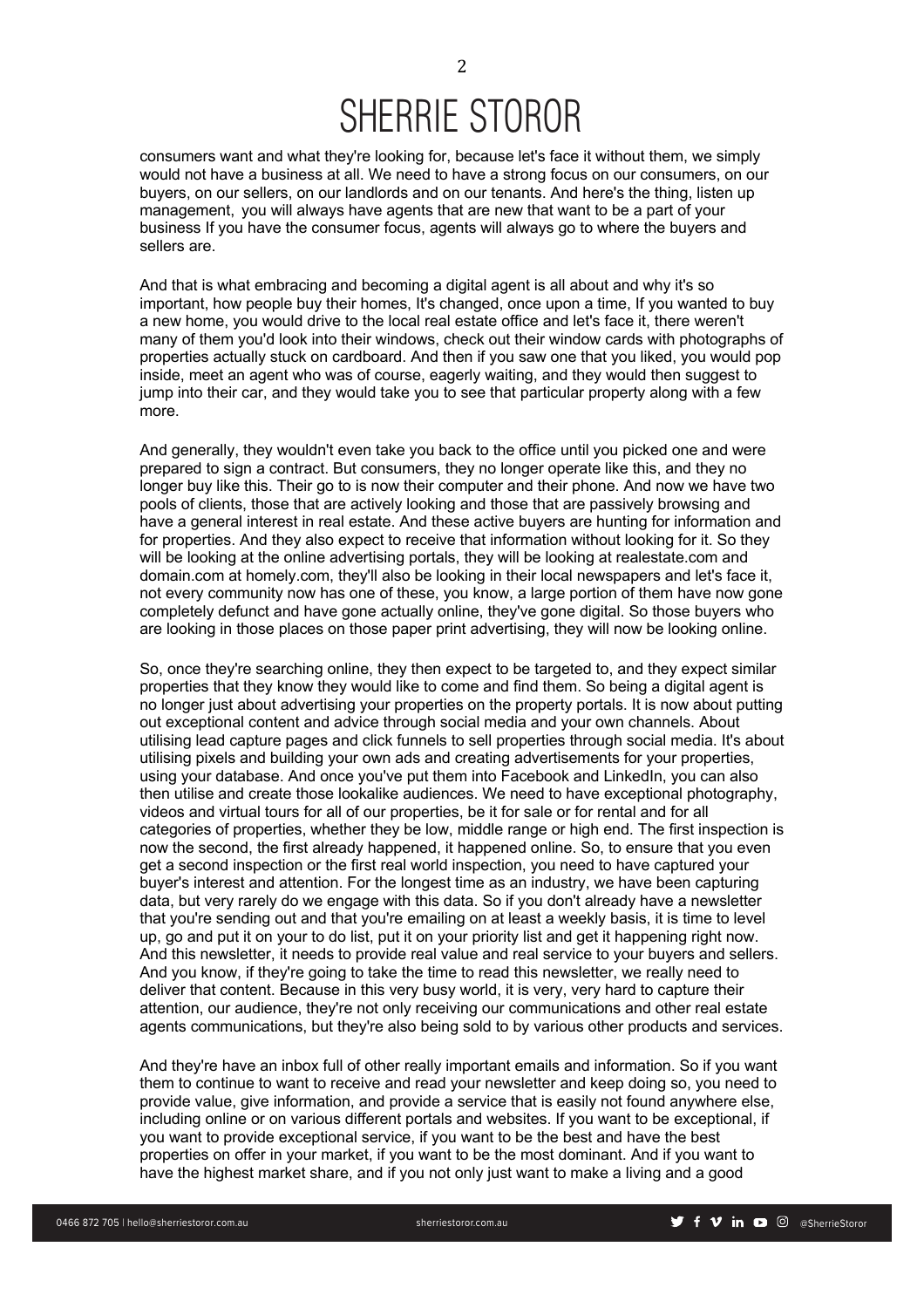# SHERRIE STOROR

income, but if you want to make an exceptional life and have real wealth, then the reality is that you need to sell properties that either have a higher price range, or you need to sell more homes, or you may even choose or need to do a combination of both embracing digital and becoming a digital agent means change.

And I'm not just talking about how we market ourselves and our services or how we advertise our properties. It also means embracing the technology that is going to help you provide a better and more consistent level of service to your clients. This means having a rock star CRM or database platform that has trials and inbuilt systems and sales processes so that you can keep in regular and very personal contact with these people. One of consumers greatest complaints about real estate agents is that they don't follow up embracing a system and putting a trail in place means that you don't forget. And hence you demonstrate to your clients that you always follow up. There is minimal slippage or leakage, and there is less missing out on opportunities and listings. And you know, that little feeling that you get that angry one, that sick one, the one when you see a property that you missed out on, even going and having the opportunity to go and present your sales strategy, and you see it then listed with another agent, we want less of this feeling.

Being a digital agent also means being able to send out SMS on bulk, letting people know about properties that are being listed, that have sold before they see it elsewhere. It's also about communicating with vendors via videos, text messages, airtable, WhatsApp, and having transparency in our follow up with our buyers and our procedures with our vendors. It means leveraging this data that we capture to sell our properties both offline and off market. It means allowing a system in to work in conjunction with you on your business. It means allowing artificial intelligence in, to decipher who on your database is potentially looking to sell and when and how you can then work in with this AI to then follow up these people, to give you every fighting chance of getting every single listing opportunity in your database.

Digital is key, but I also noticed that agents really struggled to work purely online, and they do miss opportunities. They miss, you know, tracking their phone calls and keeping accountable to their own goals, maintaining their prospecting activities and their contact lists and their stock lists. And I think for most agents, they really want to be able to see everything together at a moment's notice all in place and in their own handwriting. And that's how the build your best life success manual was born. It was born out of necessity and essentially it was bought out of necessity for me. And over these years, I have noticed that other agents also operate in the same way, which is hence why I pass it on into the industry, but it is that perfect digital partner. It is a nice accompaniment that works hand in hand with your CRM, but it holds you accountable. So, with your CRM, you shouldn't lose anything, but if you do, you're certainly not going to miss it when it comes to your diary.

The digital agent, it is so much more than social media. It is the backend, it is the front end, it is how you interact with your team and how you interact with your consumers. We have entered a new era, one that will forever change our outlook in how we live, how we work and what is important to us. As an industry we have been on the back foot for a long time now in how we service our clients. We have prioritised doing the highest number of transactions to give us the best possible income, but that has been shortsighted. We need to give the service and do the volume. It is time to not only level up to what consumers want and expect, but it is the time now to be innovative, embrace disruption and preempt what the market is looking for from their real estate agent.

They are looking for a long-term heart to heart connection with all service providers, including their agent. People buy and they sell more often today. It is also now more the norm to own investment properties. There has also been a shift and a movement to owning two homes. One that you reside in, and one that might be a holiday home or a lifestyle home, now is the time to capitalise on this. Never has there been an opportunity to step up and help more people it's never been greater. Never has there been a time to shine more than today, because the agents who show themselves for who they really are and embrace what the marketplace is looking for and go to where both those active and those passive buyers are